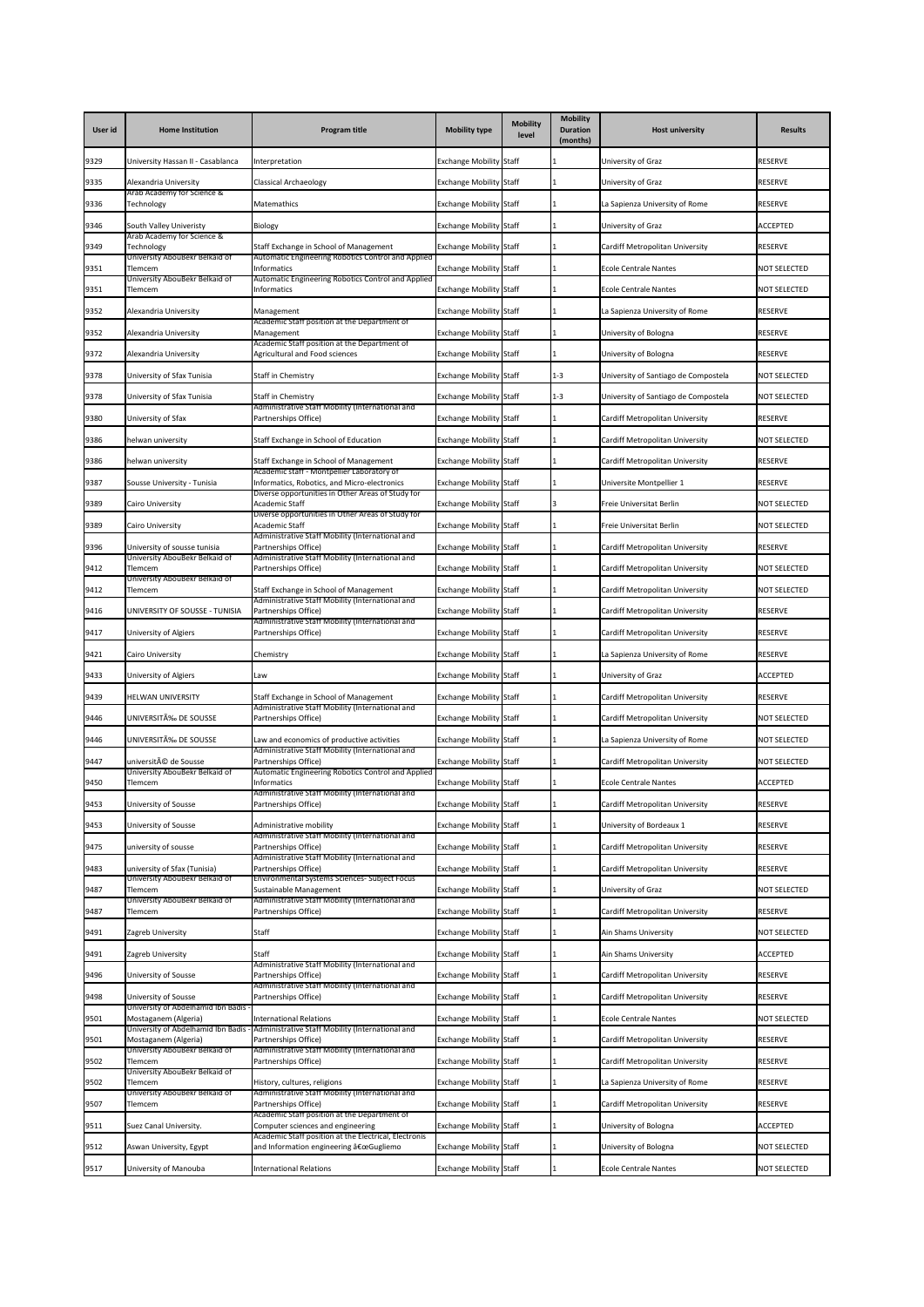| 9517<br>University of Manouba<br><b>Exchange Mobility Staff</b><br>La Sapienza University of Rome<br><b>NOT SELECTED</b><br>Administrative mobility<br>Ecole des Sciences de l Information<br><b>Human and Social Sciences</b><br>University of Bordeaux 1<br>9522<br><b>Exchange Mobility Staff</b><br><b>ACCEPTED</b><br>Academic staff - Management: Montpellier Research<br>Université Ibn Tofail<br>9538<br>in Management (MRM)<br><b>Exchange Mobility Staff</b><br>Universite Montpellier 1<br><b>RESERVE</b><br>Administrative Staff Mobility (International and<br>Arab Academy for Science &<br>Technology<br>Partnerships Office)<br><b>Exchange Mobility Staff</b><br>Cardiff Metropolitan University<br><b>RESERVE</b><br>9546<br>University of Sidi Mohammed Ben<br>Abdellah of FEZ<br>9556<br><b>Staff in Chemical Engineering</b><br><b>Exchange Mobility Staff</b><br>University of Santiago de Compostela<br><b>RESERVE</b><br>9558<br><b>Human Kinetics and Sports</b><br><b>Exchange Mobility Staff</b><br>University of Graz<br><b>Mansoura University</b><br><b>RESERVE</b><br>Administrative Staff Mobility (International and<br>9560<br><b>University of Sousse</b><br>Partnerships Office)<br><b>Exchange Mobility Staff</b><br>Cardiff Metropolitan University<br><b>RESERVE</b><br>Administrative Staff Mobility (International and<br>UNIVERSIY OF SOUSSE<br>Partnerships Office)<br>9561<br><b>Exchange Mobility Staff</b><br>Cardiff Metropolitan University<br><b>RESERVE</b><br>Arab Academy for Science &<br>9579<br>Staff Exchange in School of Art & Design<br><b>Exchange Mobility Staff</b><br>Cardiff Metropolitan University<br>Technology<br><b>RESERVE</b><br>University AbouBekr Belkaid of<br>9582<br>Industrial Engineering<br><b>Exchange Mobility Staff</b><br><b>ACCEPTED</b><br>Zagreb University<br>Tlemcem<br>9583<br>Abdelmalek Essaadi University<br><b>Exchange Mobility Staff</b><br>University of Santiago de Compostela<br><b>NOT SELECTED</b><br><b>Staff in Pharmacy</b><br>$1 - 3$<br>9583<br>Abdelmalek Essaadi University<br><b>Exchange Mobility Staff</b><br>University of Santiago de Compostela<br><b>Staff in Medicine</b><br>$1 - 3$<br><b>NOT SELECTED</b><br>9586<br>Staff Exchange in School of Art & Design<br><b>Exchange Mobility Staff</b><br>Cardiff Metropolitan University<br><b>RESERVE</b><br>Alexandria University<br>9588<br><b>Exchange Mobility Staff</b><br>University of Santiago de Compostela<br><b>RESERVE</b><br>Alexandria University<br>Staff in Art History<br>University of Santiago de Compostela<br>9589<br><b>CAIRO UNIVERSITY</b><br>Staff in Journalism<br><b>Exchange Mobility Staff</b><br><b>NOT SELECTED</b><br>9589<br><b>Exchange Mobility Staff</b><br><b>RESERVE</b><br><b>CAIRO UNIVERSITY</b><br><b>Staff in Audiovisual Communication</b><br>University of Santiago de Compostela<br>Administrative Staff Mobility (International and<br>Partnerships Office)<br>9590<br>university of Sousse<br><b>RESERVE</b><br><b>Exchange Mobility Staff</b><br>Cardiff Metropolitan University<br>Administrative Staff Mobility (International and<br>9596<br>university of Mostaganem<br>Partnerships Office)<br><b>Exchange Mobility Staff</b><br>Cardiff Metropolitan University<br><b>RESERVE</b><br>9604<br>University Hassan II - Casablanca<br>Staff Exchange in School of Education<br><b>Exchange Mobility Staff</b><br>Cardiff Metropolitan University<br><b>RESERVE</b><br>Academic staff - Management: Montpellier Research<br>Université Ibn Tofail<br>9605<br>in Management (MRM)<br><b>RESERVE</b><br><b>Exchange Mobility Staff</b><br>Universite Montpellier 1<br>Academic Staff position at the Department of<br>Computer sciences and engineering<br><b>Exchange Mobility Staff</b><br>University of Bologna<br>9606<br><b>Fayoum Univerisity</b><br><b>RESERVE</b><br>University AbouBekr Belkaid of<br>Automatic Engineering Robotics Control and Applied<br>9608<br><b>Exchange Mobility Staff</b><br>Informatics<br><b>Ecole Centrale Nantes</b><br><b>RESERVE</b><br>Tlemcem<br><b>Exchange Mobility Staff</b><br>University of Graz<br><b>NOT SELECTED</b><br>9609<br>Zagazig University<br>Chemistry<br>9609<br><b>Exchange Mobility Staff</b><br>La Sapienza University of Rome<br><b>NOT SELECTED</b><br>Zagazig University<br>Chemistry<br>Freie UniversitA¤t Berlin<br>9611<br>Academic Staff Exchange in Islamic Studies<br><b>Exchange Mobility Staff</b><br>Freie Universitat Berlin<br><b>RESERVE</b><br>9627<br><b>Helwan University</b><br>Staff Exchange in School of Management<br><b>Exchange Mobility Staff</b><br>Cardiff Metropolitan University<br><b>RESERVE</b><br>Arab Academy for Science &<br>9633<br>Staff Exchange in School of Management<br>Cardiff Metropolitan University<br><b>NOT SELECTED</b><br>Technology<br><b>Exchange Mobility Staff</b><br>Energy Engineering, Energy and Environmental<br>9640<br>University of Kasdi Merbah Ouargla<br><b>Exchange Mobility Staff</b><br>Zagreb University<br><b>ACCEPTED</b><br>Management<br>9647<br><b>Staff in Chemistry</b><br><b>Exchange Mobility Staff</b><br>University of Santiago de Compostela<br><b>RESERVE</b><br><b>Assiut University</b><br>Academic Staff position at the Department of<br>9657<br><b>Benha University</b><br><b>Veterinary Medical Sciences</b><br>University of Bologna<br><b>Exchange Mobility Staff</b><br><b>RESERVE</b><br>Arab Academy for Science &<br>Staff Exchange in School of Art & Design<br>9683<br><b>Exchange Mobility Staff</b><br>Cardiff Metropolitan University<br><b>ACCEPTED</b><br>Technology<br>9696<br><b>Exchange Mobility Staff</b><br>University of sousse<br>OSU EARTH WATER: HydroSciences Montpellier<br><b>NOT SELECTED</b><br>Universite Montpellier 1<br>9696<br>University of sousse<br><b>Exchange Mobility Staff</b><br><b>ACCEPTED</b><br>Academic staff - Geosciences Montpellier<br>Universite Montpellier 1<br>University of Kairouan - High<br>9698<br>Ministry of Education-Tunisia<br><b>Staff in Physics</b><br><b>Exchange Mobility Staff</b><br>University of Santiago de Compostela<br><b>ACCEPTED</b><br>Staff in Forestry Engineering and of the Natural<br>9702<br>Abdel Malek Essaadi<br>University of Santiago de Compostela<br><b>Exchange Mobility Staff</b><br><b>RESERVE</b><br>environment<br>Abdelhamid Ibn Badis University -<br>9705<br><b>Exchange Mobility Staff</b><br>University of Santiago de Compostela<br><b>NOT SELECTED</b><br><b>Staff in Computer Engineering</b><br>$1 - 3$<br>Mostaganem<br>- Abdelhamid Ibn Badis University<br>9705<br><b>Exchange Mobility Staff</b><br>La Sapienza University of Rome<br><b>NOT SELECTED</b><br>Mostaganem<br>Computer Science<br>University AbouBekr Belkaid of<br>9714<br><b>Exchange Mobility Staff</b><br><b>Civil Engineering</b><br><b>Ecole Centrale Nantes</b><br><b>ACCEPTED</b><br>Tlemcem<br>Arab Academy for Science &<br>Administrative Staff Mobility (International and |
|----------------------------------------------------------------------------------------------------------------------------------------------------------------------------------------------------------------------------------------------------------------------------------------------------------------------------------------------------------------------------------------------------------------------------------------------------------------------------------------------------------------------------------------------------------------------------------------------------------------------------------------------------------------------------------------------------------------------------------------------------------------------------------------------------------------------------------------------------------------------------------------------------------------------------------------------------------------------------------------------------------------------------------------------------------------------------------------------------------------------------------------------------------------------------------------------------------------------------------------------------------------------------------------------------------------------------------------------------------------------------------------------------------------------------------------------------------------------------------------------------------------------------------------------------------------------------------------------------------------------------------------------------------------------------------------------------------------------------------------------------------------------------------------------------------------------------------------------------------------------------------------------------------------------------------------------------------------------------------------------------------------------------------------------------------------------------------------------------------------------------------------------------------------------------------------------------------------------------------------------------------------------------------------------------------------------------------------------------------------------------------------------------------------------------------------------------------------------------------------------------------------------------------------------------------------------------------------------------------------------------------------------------------------------------------------------------------------------------------------------------------------------------------------------------------------------------------------------------------------------------------------------------------------------------------------------------------------------------------------------------------------------------------------------------------------------------------------------------------------------------------------------------------------------------------------------------------------------------------------------------------------------------------------------------------------------------------------------------------------------------------------------------------------------------------------------------------------------------------------------------------------------------------------------------------------------------------------------------------------------------------------------------------------------------------------------------------------------------------------------------------------------------------------------------------------------------------------------------------------------------------------------------------------------------------------------------------------------------------------------------------------------------------------------------------------------------------------------------------------------------------------------------------------------------------------------------------------------------------------------------------------------------------------------------------------------------------------------------------------------------------------------------------------------------------------------------------------------------------------------------------------------------------------------------------------------------------------------------------------------------------------------------------------------------------------------------------------------------------------------------------------------------------------------------------------------------------------------------------------------------------------------------------------------------------------------------------------------------------------------------------------------------------------------------------------------------------------------------------------------------------------------------------------------------------------------------------------------------------------------------------------------------------------------------------------------------------------------------------------------------------------------------------------------------------------------------------------------------------------------------------------------------------------------------------------------------------------------------------------------------------------------------------------------------------------------------------------------------------------------------------------------------------------------------------------------------------------------------------------------------------------------------------------------------------------------------------------------------------------------------------------------------------------------------------------------------------------------------------------------------------------------------------------------------------------------------------------------------------------------------------------------------------------------------------------------------------------------------------------------------------------------------------------------------------------------------------------------------------------------------------------------------------------------------------------------------------------------------------------------------------------------------------------------------------------------------------------------------------------------------------------------------------------------------------------------------------------------------------------------------------------------------------------------------------------------------------------------------------------------------------------------------------------------|
|                                                                                                                                                                                                                                                                                                                                                                                                                                                                                                                                                                                                                                                                                                                                                                                                                                                                                                                                                                                                                                                                                                                                                                                                                                                                                                                                                                                                                                                                                                                                                                                                                                                                                                                                                                                                                                                                                                                                                                                                                                                                                                                                                                                                                                                                                                                                                                                                                                                                                                                                                                                                                                                                                                                                                                                                                                                                                                                                                                                                                                                                                                                                                                                                                                                                                                                                                                                                                                                                                                                                                                                                                                                                                                                                                                                                                                                                                                                                                                                                                                                                                                                                                                                                                                                                                                                                                                                                                                                                                                                                                                                                                                                                                                                                                                                                                                                                                                                                                                                                                                                                                                                                                                                                                                                                                                                                                                                                                                                                                                                                                                                                                                                                                                                                                                                                                                                                                                                                                                                                                                                                                                                                                                                                                                                                                                                                                                                                                                                                                                                                                                                                                                                                                                                                                                                                                                                                                                                                                                                                                                              |
|                                                                                                                                                                                                                                                                                                                                                                                                                                                                                                                                                                                                                                                                                                                                                                                                                                                                                                                                                                                                                                                                                                                                                                                                                                                                                                                                                                                                                                                                                                                                                                                                                                                                                                                                                                                                                                                                                                                                                                                                                                                                                                                                                                                                                                                                                                                                                                                                                                                                                                                                                                                                                                                                                                                                                                                                                                                                                                                                                                                                                                                                                                                                                                                                                                                                                                                                                                                                                                                                                                                                                                                                                                                                                                                                                                                                                                                                                                                                                                                                                                                                                                                                                                                                                                                                                                                                                                                                                                                                                                                                                                                                                                                                                                                                                                                                                                                                                                                                                                                                                                                                                                                                                                                                                                                                                                                                                                                                                                                                                                                                                                                                                                                                                                                                                                                                                                                                                                                                                                                                                                                                                                                                                                                                                                                                                                                                                                                                                                                                                                                                                                                                                                                                                                                                                                                                                                                                                                                                                                                                                                              |
|                                                                                                                                                                                                                                                                                                                                                                                                                                                                                                                                                                                                                                                                                                                                                                                                                                                                                                                                                                                                                                                                                                                                                                                                                                                                                                                                                                                                                                                                                                                                                                                                                                                                                                                                                                                                                                                                                                                                                                                                                                                                                                                                                                                                                                                                                                                                                                                                                                                                                                                                                                                                                                                                                                                                                                                                                                                                                                                                                                                                                                                                                                                                                                                                                                                                                                                                                                                                                                                                                                                                                                                                                                                                                                                                                                                                                                                                                                                                                                                                                                                                                                                                                                                                                                                                                                                                                                                                                                                                                                                                                                                                                                                                                                                                                                                                                                                                                                                                                                                                                                                                                                                                                                                                                                                                                                                                                                                                                                                                                                                                                                                                                                                                                                                                                                                                                                                                                                                                                                                                                                                                                                                                                                                                                                                                                                                                                                                                                                                                                                                                                                                                                                                                                                                                                                                                                                                                                                                                                                                                                                              |
|                                                                                                                                                                                                                                                                                                                                                                                                                                                                                                                                                                                                                                                                                                                                                                                                                                                                                                                                                                                                                                                                                                                                                                                                                                                                                                                                                                                                                                                                                                                                                                                                                                                                                                                                                                                                                                                                                                                                                                                                                                                                                                                                                                                                                                                                                                                                                                                                                                                                                                                                                                                                                                                                                                                                                                                                                                                                                                                                                                                                                                                                                                                                                                                                                                                                                                                                                                                                                                                                                                                                                                                                                                                                                                                                                                                                                                                                                                                                                                                                                                                                                                                                                                                                                                                                                                                                                                                                                                                                                                                                                                                                                                                                                                                                                                                                                                                                                                                                                                                                                                                                                                                                                                                                                                                                                                                                                                                                                                                                                                                                                                                                                                                                                                                                                                                                                                                                                                                                                                                                                                                                                                                                                                                                                                                                                                                                                                                                                                                                                                                                                                                                                                                                                                                                                                                                                                                                                                                                                                                                                                              |
|                                                                                                                                                                                                                                                                                                                                                                                                                                                                                                                                                                                                                                                                                                                                                                                                                                                                                                                                                                                                                                                                                                                                                                                                                                                                                                                                                                                                                                                                                                                                                                                                                                                                                                                                                                                                                                                                                                                                                                                                                                                                                                                                                                                                                                                                                                                                                                                                                                                                                                                                                                                                                                                                                                                                                                                                                                                                                                                                                                                                                                                                                                                                                                                                                                                                                                                                                                                                                                                                                                                                                                                                                                                                                                                                                                                                                                                                                                                                                                                                                                                                                                                                                                                                                                                                                                                                                                                                                                                                                                                                                                                                                                                                                                                                                                                                                                                                                                                                                                                                                                                                                                                                                                                                                                                                                                                                                                                                                                                                                                                                                                                                                                                                                                                                                                                                                                                                                                                                                                                                                                                                                                                                                                                                                                                                                                                                                                                                                                                                                                                                                                                                                                                                                                                                                                                                                                                                                                                                                                                                                                              |
|                                                                                                                                                                                                                                                                                                                                                                                                                                                                                                                                                                                                                                                                                                                                                                                                                                                                                                                                                                                                                                                                                                                                                                                                                                                                                                                                                                                                                                                                                                                                                                                                                                                                                                                                                                                                                                                                                                                                                                                                                                                                                                                                                                                                                                                                                                                                                                                                                                                                                                                                                                                                                                                                                                                                                                                                                                                                                                                                                                                                                                                                                                                                                                                                                                                                                                                                                                                                                                                                                                                                                                                                                                                                                                                                                                                                                                                                                                                                                                                                                                                                                                                                                                                                                                                                                                                                                                                                                                                                                                                                                                                                                                                                                                                                                                                                                                                                                                                                                                                                                                                                                                                                                                                                                                                                                                                                                                                                                                                                                                                                                                                                                                                                                                                                                                                                                                                                                                                                                                                                                                                                                                                                                                                                                                                                                                                                                                                                                                                                                                                                                                                                                                                                                                                                                                                                                                                                                                                                                                                                                                              |
|                                                                                                                                                                                                                                                                                                                                                                                                                                                                                                                                                                                                                                                                                                                                                                                                                                                                                                                                                                                                                                                                                                                                                                                                                                                                                                                                                                                                                                                                                                                                                                                                                                                                                                                                                                                                                                                                                                                                                                                                                                                                                                                                                                                                                                                                                                                                                                                                                                                                                                                                                                                                                                                                                                                                                                                                                                                                                                                                                                                                                                                                                                                                                                                                                                                                                                                                                                                                                                                                                                                                                                                                                                                                                                                                                                                                                                                                                                                                                                                                                                                                                                                                                                                                                                                                                                                                                                                                                                                                                                                                                                                                                                                                                                                                                                                                                                                                                                                                                                                                                                                                                                                                                                                                                                                                                                                                                                                                                                                                                                                                                                                                                                                                                                                                                                                                                                                                                                                                                                                                                                                                                                                                                                                                                                                                                                                                                                                                                                                                                                                                                                                                                                                                                                                                                                                                                                                                                                                                                                                                                                              |
|                                                                                                                                                                                                                                                                                                                                                                                                                                                                                                                                                                                                                                                                                                                                                                                                                                                                                                                                                                                                                                                                                                                                                                                                                                                                                                                                                                                                                                                                                                                                                                                                                                                                                                                                                                                                                                                                                                                                                                                                                                                                                                                                                                                                                                                                                                                                                                                                                                                                                                                                                                                                                                                                                                                                                                                                                                                                                                                                                                                                                                                                                                                                                                                                                                                                                                                                                                                                                                                                                                                                                                                                                                                                                                                                                                                                                                                                                                                                                                                                                                                                                                                                                                                                                                                                                                                                                                                                                                                                                                                                                                                                                                                                                                                                                                                                                                                                                                                                                                                                                                                                                                                                                                                                                                                                                                                                                                                                                                                                                                                                                                                                                                                                                                                                                                                                                                                                                                                                                                                                                                                                                                                                                                                                                                                                                                                                                                                                                                                                                                                                                                                                                                                                                                                                                                                                                                                                                                                                                                                                                                              |
|                                                                                                                                                                                                                                                                                                                                                                                                                                                                                                                                                                                                                                                                                                                                                                                                                                                                                                                                                                                                                                                                                                                                                                                                                                                                                                                                                                                                                                                                                                                                                                                                                                                                                                                                                                                                                                                                                                                                                                                                                                                                                                                                                                                                                                                                                                                                                                                                                                                                                                                                                                                                                                                                                                                                                                                                                                                                                                                                                                                                                                                                                                                                                                                                                                                                                                                                                                                                                                                                                                                                                                                                                                                                                                                                                                                                                                                                                                                                                                                                                                                                                                                                                                                                                                                                                                                                                                                                                                                                                                                                                                                                                                                                                                                                                                                                                                                                                                                                                                                                                                                                                                                                                                                                                                                                                                                                                                                                                                                                                                                                                                                                                                                                                                                                                                                                                                                                                                                                                                                                                                                                                                                                                                                                                                                                                                                                                                                                                                                                                                                                                                                                                                                                                                                                                                                                                                                                                                                                                                                                                                              |
|                                                                                                                                                                                                                                                                                                                                                                                                                                                                                                                                                                                                                                                                                                                                                                                                                                                                                                                                                                                                                                                                                                                                                                                                                                                                                                                                                                                                                                                                                                                                                                                                                                                                                                                                                                                                                                                                                                                                                                                                                                                                                                                                                                                                                                                                                                                                                                                                                                                                                                                                                                                                                                                                                                                                                                                                                                                                                                                                                                                                                                                                                                                                                                                                                                                                                                                                                                                                                                                                                                                                                                                                                                                                                                                                                                                                                                                                                                                                                                                                                                                                                                                                                                                                                                                                                                                                                                                                                                                                                                                                                                                                                                                                                                                                                                                                                                                                                                                                                                                                                                                                                                                                                                                                                                                                                                                                                                                                                                                                                                                                                                                                                                                                                                                                                                                                                                                                                                                                                                                                                                                                                                                                                                                                                                                                                                                                                                                                                                                                                                                                                                                                                                                                                                                                                                                                                                                                                                                                                                                                                                              |
|                                                                                                                                                                                                                                                                                                                                                                                                                                                                                                                                                                                                                                                                                                                                                                                                                                                                                                                                                                                                                                                                                                                                                                                                                                                                                                                                                                                                                                                                                                                                                                                                                                                                                                                                                                                                                                                                                                                                                                                                                                                                                                                                                                                                                                                                                                                                                                                                                                                                                                                                                                                                                                                                                                                                                                                                                                                                                                                                                                                                                                                                                                                                                                                                                                                                                                                                                                                                                                                                                                                                                                                                                                                                                                                                                                                                                                                                                                                                                                                                                                                                                                                                                                                                                                                                                                                                                                                                                                                                                                                                                                                                                                                                                                                                                                                                                                                                                                                                                                                                                                                                                                                                                                                                                                                                                                                                                                                                                                                                                                                                                                                                                                                                                                                                                                                                                                                                                                                                                                                                                                                                                                                                                                                                                                                                                                                                                                                                                                                                                                                                                                                                                                                                                                                                                                                                                                                                                                                                                                                                                                              |
|                                                                                                                                                                                                                                                                                                                                                                                                                                                                                                                                                                                                                                                                                                                                                                                                                                                                                                                                                                                                                                                                                                                                                                                                                                                                                                                                                                                                                                                                                                                                                                                                                                                                                                                                                                                                                                                                                                                                                                                                                                                                                                                                                                                                                                                                                                                                                                                                                                                                                                                                                                                                                                                                                                                                                                                                                                                                                                                                                                                                                                                                                                                                                                                                                                                                                                                                                                                                                                                                                                                                                                                                                                                                                                                                                                                                                                                                                                                                                                                                                                                                                                                                                                                                                                                                                                                                                                                                                                                                                                                                                                                                                                                                                                                                                                                                                                                                                                                                                                                                                                                                                                                                                                                                                                                                                                                                                                                                                                                                                                                                                                                                                                                                                                                                                                                                                                                                                                                                                                                                                                                                                                                                                                                                                                                                                                                                                                                                                                                                                                                                                                                                                                                                                                                                                                                                                                                                                                                                                                                                                                              |
|                                                                                                                                                                                                                                                                                                                                                                                                                                                                                                                                                                                                                                                                                                                                                                                                                                                                                                                                                                                                                                                                                                                                                                                                                                                                                                                                                                                                                                                                                                                                                                                                                                                                                                                                                                                                                                                                                                                                                                                                                                                                                                                                                                                                                                                                                                                                                                                                                                                                                                                                                                                                                                                                                                                                                                                                                                                                                                                                                                                                                                                                                                                                                                                                                                                                                                                                                                                                                                                                                                                                                                                                                                                                                                                                                                                                                                                                                                                                                                                                                                                                                                                                                                                                                                                                                                                                                                                                                                                                                                                                                                                                                                                                                                                                                                                                                                                                                                                                                                                                                                                                                                                                                                                                                                                                                                                                                                                                                                                                                                                                                                                                                                                                                                                                                                                                                                                                                                                                                                                                                                                                                                                                                                                                                                                                                                                                                                                                                                                                                                                                                                                                                                                                                                                                                                                                                                                                                                                                                                                                                                              |
|                                                                                                                                                                                                                                                                                                                                                                                                                                                                                                                                                                                                                                                                                                                                                                                                                                                                                                                                                                                                                                                                                                                                                                                                                                                                                                                                                                                                                                                                                                                                                                                                                                                                                                                                                                                                                                                                                                                                                                                                                                                                                                                                                                                                                                                                                                                                                                                                                                                                                                                                                                                                                                                                                                                                                                                                                                                                                                                                                                                                                                                                                                                                                                                                                                                                                                                                                                                                                                                                                                                                                                                                                                                                                                                                                                                                                                                                                                                                                                                                                                                                                                                                                                                                                                                                                                                                                                                                                                                                                                                                                                                                                                                                                                                                                                                                                                                                                                                                                                                                                                                                                                                                                                                                                                                                                                                                                                                                                                                                                                                                                                                                                                                                                                                                                                                                                                                                                                                                                                                                                                                                                                                                                                                                                                                                                                                                                                                                                                                                                                                                                                                                                                                                                                                                                                                                                                                                                                                                                                                                                                              |
|                                                                                                                                                                                                                                                                                                                                                                                                                                                                                                                                                                                                                                                                                                                                                                                                                                                                                                                                                                                                                                                                                                                                                                                                                                                                                                                                                                                                                                                                                                                                                                                                                                                                                                                                                                                                                                                                                                                                                                                                                                                                                                                                                                                                                                                                                                                                                                                                                                                                                                                                                                                                                                                                                                                                                                                                                                                                                                                                                                                                                                                                                                                                                                                                                                                                                                                                                                                                                                                                                                                                                                                                                                                                                                                                                                                                                                                                                                                                                                                                                                                                                                                                                                                                                                                                                                                                                                                                                                                                                                                                                                                                                                                                                                                                                                                                                                                                                                                                                                                                                                                                                                                                                                                                                                                                                                                                                                                                                                                                                                                                                                                                                                                                                                                                                                                                                                                                                                                                                                                                                                                                                                                                                                                                                                                                                                                                                                                                                                                                                                                                                                                                                                                                                                                                                                                                                                                                                                                                                                                                                                              |
|                                                                                                                                                                                                                                                                                                                                                                                                                                                                                                                                                                                                                                                                                                                                                                                                                                                                                                                                                                                                                                                                                                                                                                                                                                                                                                                                                                                                                                                                                                                                                                                                                                                                                                                                                                                                                                                                                                                                                                                                                                                                                                                                                                                                                                                                                                                                                                                                                                                                                                                                                                                                                                                                                                                                                                                                                                                                                                                                                                                                                                                                                                                                                                                                                                                                                                                                                                                                                                                                                                                                                                                                                                                                                                                                                                                                                                                                                                                                                                                                                                                                                                                                                                                                                                                                                                                                                                                                                                                                                                                                                                                                                                                                                                                                                                                                                                                                                                                                                                                                                                                                                                                                                                                                                                                                                                                                                                                                                                                                                                                                                                                                                                                                                                                                                                                                                                                                                                                                                                                                                                                                                                                                                                                                                                                                                                                                                                                                                                                                                                                                                                                                                                                                                                                                                                                                                                                                                                                                                                                                                                              |
|                                                                                                                                                                                                                                                                                                                                                                                                                                                                                                                                                                                                                                                                                                                                                                                                                                                                                                                                                                                                                                                                                                                                                                                                                                                                                                                                                                                                                                                                                                                                                                                                                                                                                                                                                                                                                                                                                                                                                                                                                                                                                                                                                                                                                                                                                                                                                                                                                                                                                                                                                                                                                                                                                                                                                                                                                                                                                                                                                                                                                                                                                                                                                                                                                                                                                                                                                                                                                                                                                                                                                                                                                                                                                                                                                                                                                                                                                                                                                                                                                                                                                                                                                                                                                                                                                                                                                                                                                                                                                                                                                                                                                                                                                                                                                                                                                                                                                                                                                                                                                                                                                                                                                                                                                                                                                                                                                                                                                                                                                                                                                                                                                                                                                                                                                                                                                                                                                                                                                                                                                                                                                                                                                                                                                                                                                                                                                                                                                                                                                                                                                                                                                                                                                                                                                                                                                                                                                                                                                                                                                                              |
|                                                                                                                                                                                                                                                                                                                                                                                                                                                                                                                                                                                                                                                                                                                                                                                                                                                                                                                                                                                                                                                                                                                                                                                                                                                                                                                                                                                                                                                                                                                                                                                                                                                                                                                                                                                                                                                                                                                                                                                                                                                                                                                                                                                                                                                                                                                                                                                                                                                                                                                                                                                                                                                                                                                                                                                                                                                                                                                                                                                                                                                                                                                                                                                                                                                                                                                                                                                                                                                                                                                                                                                                                                                                                                                                                                                                                                                                                                                                                                                                                                                                                                                                                                                                                                                                                                                                                                                                                                                                                                                                                                                                                                                                                                                                                                                                                                                                                                                                                                                                                                                                                                                                                                                                                                                                                                                                                                                                                                                                                                                                                                                                                                                                                                                                                                                                                                                                                                                                                                                                                                                                                                                                                                                                                                                                                                                                                                                                                                                                                                                                                                                                                                                                                                                                                                                                                                                                                                                                                                                                                                              |
|                                                                                                                                                                                                                                                                                                                                                                                                                                                                                                                                                                                                                                                                                                                                                                                                                                                                                                                                                                                                                                                                                                                                                                                                                                                                                                                                                                                                                                                                                                                                                                                                                                                                                                                                                                                                                                                                                                                                                                                                                                                                                                                                                                                                                                                                                                                                                                                                                                                                                                                                                                                                                                                                                                                                                                                                                                                                                                                                                                                                                                                                                                                                                                                                                                                                                                                                                                                                                                                                                                                                                                                                                                                                                                                                                                                                                                                                                                                                                                                                                                                                                                                                                                                                                                                                                                                                                                                                                                                                                                                                                                                                                                                                                                                                                                                                                                                                                                                                                                                                                                                                                                                                                                                                                                                                                                                                                                                                                                                                                                                                                                                                                                                                                                                                                                                                                                                                                                                                                                                                                                                                                                                                                                                                                                                                                                                                                                                                                                                                                                                                                                                                                                                                                                                                                                                                                                                                                                                                                                                                                                              |
|                                                                                                                                                                                                                                                                                                                                                                                                                                                                                                                                                                                                                                                                                                                                                                                                                                                                                                                                                                                                                                                                                                                                                                                                                                                                                                                                                                                                                                                                                                                                                                                                                                                                                                                                                                                                                                                                                                                                                                                                                                                                                                                                                                                                                                                                                                                                                                                                                                                                                                                                                                                                                                                                                                                                                                                                                                                                                                                                                                                                                                                                                                                                                                                                                                                                                                                                                                                                                                                                                                                                                                                                                                                                                                                                                                                                                                                                                                                                                                                                                                                                                                                                                                                                                                                                                                                                                                                                                                                                                                                                                                                                                                                                                                                                                                                                                                                                                                                                                                                                                                                                                                                                                                                                                                                                                                                                                                                                                                                                                                                                                                                                                                                                                                                                                                                                                                                                                                                                                                                                                                                                                                                                                                                                                                                                                                                                                                                                                                                                                                                                                                                                                                                                                                                                                                                                                                                                                                                                                                                                                                              |
|                                                                                                                                                                                                                                                                                                                                                                                                                                                                                                                                                                                                                                                                                                                                                                                                                                                                                                                                                                                                                                                                                                                                                                                                                                                                                                                                                                                                                                                                                                                                                                                                                                                                                                                                                                                                                                                                                                                                                                                                                                                                                                                                                                                                                                                                                                                                                                                                                                                                                                                                                                                                                                                                                                                                                                                                                                                                                                                                                                                                                                                                                                                                                                                                                                                                                                                                                                                                                                                                                                                                                                                                                                                                                                                                                                                                                                                                                                                                                                                                                                                                                                                                                                                                                                                                                                                                                                                                                                                                                                                                                                                                                                                                                                                                                                                                                                                                                                                                                                                                                                                                                                                                                                                                                                                                                                                                                                                                                                                                                                                                                                                                                                                                                                                                                                                                                                                                                                                                                                                                                                                                                                                                                                                                                                                                                                                                                                                                                                                                                                                                                                                                                                                                                                                                                                                                                                                                                                                                                                                                                                              |
|                                                                                                                                                                                                                                                                                                                                                                                                                                                                                                                                                                                                                                                                                                                                                                                                                                                                                                                                                                                                                                                                                                                                                                                                                                                                                                                                                                                                                                                                                                                                                                                                                                                                                                                                                                                                                                                                                                                                                                                                                                                                                                                                                                                                                                                                                                                                                                                                                                                                                                                                                                                                                                                                                                                                                                                                                                                                                                                                                                                                                                                                                                                                                                                                                                                                                                                                                                                                                                                                                                                                                                                                                                                                                                                                                                                                                                                                                                                                                                                                                                                                                                                                                                                                                                                                                                                                                                                                                                                                                                                                                                                                                                                                                                                                                                                                                                                                                                                                                                                                                                                                                                                                                                                                                                                                                                                                                                                                                                                                                                                                                                                                                                                                                                                                                                                                                                                                                                                                                                                                                                                                                                                                                                                                                                                                                                                                                                                                                                                                                                                                                                                                                                                                                                                                                                                                                                                                                                                                                                                                                                              |
|                                                                                                                                                                                                                                                                                                                                                                                                                                                                                                                                                                                                                                                                                                                                                                                                                                                                                                                                                                                                                                                                                                                                                                                                                                                                                                                                                                                                                                                                                                                                                                                                                                                                                                                                                                                                                                                                                                                                                                                                                                                                                                                                                                                                                                                                                                                                                                                                                                                                                                                                                                                                                                                                                                                                                                                                                                                                                                                                                                                                                                                                                                                                                                                                                                                                                                                                                                                                                                                                                                                                                                                                                                                                                                                                                                                                                                                                                                                                                                                                                                                                                                                                                                                                                                                                                                                                                                                                                                                                                                                                                                                                                                                                                                                                                                                                                                                                                                                                                                                                                                                                                                                                                                                                                                                                                                                                                                                                                                                                                                                                                                                                                                                                                                                                                                                                                                                                                                                                                                                                                                                                                                                                                                                                                                                                                                                                                                                                                                                                                                                                                                                                                                                                                                                                                                                                                                                                                                                                                                                                                                              |
|                                                                                                                                                                                                                                                                                                                                                                                                                                                                                                                                                                                                                                                                                                                                                                                                                                                                                                                                                                                                                                                                                                                                                                                                                                                                                                                                                                                                                                                                                                                                                                                                                                                                                                                                                                                                                                                                                                                                                                                                                                                                                                                                                                                                                                                                                                                                                                                                                                                                                                                                                                                                                                                                                                                                                                                                                                                                                                                                                                                                                                                                                                                                                                                                                                                                                                                                                                                                                                                                                                                                                                                                                                                                                                                                                                                                                                                                                                                                                                                                                                                                                                                                                                                                                                                                                                                                                                                                                                                                                                                                                                                                                                                                                                                                                                                                                                                                                                                                                                                                                                                                                                                                                                                                                                                                                                                                                                                                                                                                                                                                                                                                                                                                                                                                                                                                                                                                                                                                                                                                                                                                                                                                                                                                                                                                                                                                                                                                                                                                                                                                                                                                                                                                                                                                                                                                                                                                                                                                                                                                                                              |
|                                                                                                                                                                                                                                                                                                                                                                                                                                                                                                                                                                                                                                                                                                                                                                                                                                                                                                                                                                                                                                                                                                                                                                                                                                                                                                                                                                                                                                                                                                                                                                                                                                                                                                                                                                                                                                                                                                                                                                                                                                                                                                                                                                                                                                                                                                                                                                                                                                                                                                                                                                                                                                                                                                                                                                                                                                                                                                                                                                                                                                                                                                                                                                                                                                                                                                                                                                                                                                                                                                                                                                                                                                                                                                                                                                                                                                                                                                                                                                                                                                                                                                                                                                                                                                                                                                                                                                                                                                                                                                                                                                                                                                                                                                                                                                                                                                                                                                                                                                                                                                                                                                                                                                                                                                                                                                                                                                                                                                                                                                                                                                                                                                                                                                                                                                                                                                                                                                                                                                                                                                                                                                                                                                                                                                                                                                                                                                                                                                                                                                                                                                                                                                                                                                                                                                                                                                                                                                                                                                                                                                              |
|                                                                                                                                                                                                                                                                                                                                                                                                                                                                                                                                                                                                                                                                                                                                                                                                                                                                                                                                                                                                                                                                                                                                                                                                                                                                                                                                                                                                                                                                                                                                                                                                                                                                                                                                                                                                                                                                                                                                                                                                                                                                                                                                                                                                                                                                                                                                                                                                                                                                                                                                                                                                                                                                                                                                                                                                                                                                                                                                                                                                                                                                                                                                                                                                                                                                                                                                                                                                                                                                                                                                                                                                                                                                                                                                                                                                                                                                                                                                                                                                                                                                                                                                                                                                                                                                                                                                                                                                                                                                                                                                                                                                                                                                                                                                                                                                                                                                                                                                                                                                                                                                                                                                                                                                                                                                                                                                                                                                                                                                                                                                                                                                                                                                                                                                                                                                                                                                                                                                                                                                                                                                                                                                                                                                                                                                                                                                                                                                                                                                                                                                                                                                                                                                                                                                                                                                                                                                                                                                                                                                                                              |
|                                                                                                                                                                                                                                                                                                                                                                                                                                                                                                                                                                                                                                                                                                                                                                                                                                                                                                                                                                                                                                                                                                                                                                                                                                                                                                                                                                                                                                                                                                                                                                                                                                                                                                                                                                                                                                                                                                                                                                                                                                                                                                                                                                                                                                                                                                                                                                                                                                                                                                                                                                                                                                                                                                                                                                                                                                                                                                                                                                                                                                                                                                                                                                                                                                                                                                                                                                                                                                                                                                                                                                                                                                                                                                                                                                                                                                                                                                                                                                                                                                                                                                                                                                                                                                                                                                                                                                                                                                                                                                                                                                                                                                                                                                                                                                                                                                                                                                                                                                                                                                                                                                                                                                                                                                                                                                                                                                                                                                                                                                                                                                                                                                                                                                                                                                                                                                                                                                                                                                                                                                                                                                                                                                                                                                                                                                                                                                                                                                                                                                                                                                                                                                                                                                                                                                                                                                                                                                                                                                                                                                              |
|                                                                                                                                                                                                                                                                                                                                                                                                                                                                                                                                                                                                                                                                                                                                                                                                                                                                                                                                                                                                                                                                                                                                                                                                                                                                                                                                                                                                                                                                                                                                                                                                                                                                                                                                                                                                                                                                                                                                                                                                                                                                                                                                                                                                                                                                                                                                                                                                                                                                                                                                                                                                                                                                                                                                                                                                                                                                                                                                                                                                                                                                                                                                                                                                                                                                                                                                                                                                                                                                                                                                                                                                                                                                                                                                                                                                                                                                                                                                                                                                                                                                                                                                                                                                                                                                                                                                                                                                                                                                                                                                                                                                                                                                                                                                                                                                                                                                                                                                                                                                                                                                                                                                                                                                                                                                                                                                                                                                                                                                                                                                                                                                                                                                                                                                                                                                                                                                                                                                                                                                                                                                                                                                                                                                                                                                                                                                                                                                                                                                                                                                                                                                                                                                                                                                                                                                                                                                                                                                                                                                                                              |
|                                                                                                                                                                                                                                                                                                                                                                                                                                                                                                                                                                                                                                                                                                                                                                                                                                                                                                                                                                                                                                                                                                                                                                                                                                                                                                                                                                                                                                                                                                                                                                                                                                                                                                                                                                                                                                                                                                                                                                                                                                                                                                                                                                                                                                                                                                                                                                                                                                                                                                                                                                                                                                                                                                                                                                                                                                                                                                                                                                                                                                                                                                                                                                                                                                                                                                                                                                                                                                                                                                                                                                                                                                                                                                                                                                                                                                                                                                                                                                                                                                                                                                                                                                                                                                                                                                                                                                                                                                                                                                                                                                                                                                                                                                                                                                                                                                                                                                                                                                                                                                                                                                                                                                                                                                                                                                                                                                                                                                                                                                                                                                                                                                                                                                                                                                                                                                                                                                                                                                                                                                                                                                                                                                                                                                                                                                                                                                                                                                                                                                                                                                                                                                                                                                                                                                                                                                                                                                                                                                                                                                              |
|                                                                                                                                                                                                                                                                                                                                                                                                                                                                                                                                                                                                                                                                                                                                                                                                                                                                                                                                                                                                                                                                                                                                                                                                                                                                                                                                                                                                                                                                                                                                                                                                                                                                                                                                                                                                                                                                                                                                                                                                                                                                                                                                                                                                                                                                                                                                                                                                                                                                                                                                                                                                                                                                                                                                                                                                                                                                                                                                                                                                                                                                                                                                                                                                                                                                                                                                                                                                                                                                                                                                                                                                                                                                                                                                                                                                                                                                                                                                                                                                                                                                                                                                                                                                                                                                                                                                                                                                                                                                                                                                                                                                                                                                                                                                                                                                                                                                                                                                                                                                                                                                                                                                                                                                                                                                                                                                                                                                                                                                                                                                                                                                                                                                                                                                                                                                                                                                                                                                                                                                                                                                                                                                                                                                                                                                                                                                                                                                                                                                                                                                                                                                                                                                                                                                                                                                                                                                                                                                                                                                                                              |
|                                                                                                                                                                                                                                                                                                                                                                                                                                                                                                                                                                                                                                                                                                                                                                                                                                                                                                                                                                                                                                                                                                                                                                                                                                                                                                                                                                                                                                                                                                                                                                                                                                                                                                                                                                                                                                                                                                                                                                                                                                                                                                                                                                                                                                                                                                                                                                                                                                                                                                                                                                                                                                                                                                                                                                                                                                                                                                                                                                                                                                                                                                                                                                                                                                                                                                                                                                                                                                                                                                                                                                                                                                                                                                                                                                                                                                                                                                                                                                                                                                                                                                                                                                                                                                                                                                                                                                                                                                                                                                                                                                                                                                                                                                                                                                                                                                                                                                                                                                                                                                                                                                                                                                                                                                                                                                                                                                                                                                                                                                                                                                                                                                                                                                                                                                                                                                                                                                                                                                                                                                                                                                                                                                                                                                                                                                                                                                                                                                                                                                                                                                                                                                                                                                                                                                                                                                                                                                                                                                                                                                              |
|                                                                                                                                                                                                                                                                                                                                                                                                                                                                                                                                                                                                                                                                                                                                                                                                                                                                                                                                                                                                                                                                                                                                                                                                                                                                                                                                                                                                                                                                                                                                                                                                                                                                                                                                                                                                                                                                                                                                                                                                                                                                                                                                                                                                                                                                                                                                                                                                                                                                                                                                                                                                                                                                                                                                                                                                                                                                                                                                                                                                                                                                                                                                                                                                                                                                                                                                                                                                                                                                                                                                                                                                                                                                                                                                                                                                                                                                                                                                                                                                                                                                                                                                                                                                                                                                                                                                                                                                                                                                                                                                                                                                                                                                                                                                                                                                                                                                                                                                                                                                                                                                                                                                                                                                                                                                                                                                                                                                                                                                                                                                                                                                                                                                                                                                                                                                                                                                                                                                                                                                                                                                                                                                                                                                                                                                                                                                                                                                                                                                                                                                                                                                                                                                                                                                                                                                                                                                                                                                                                                                                                              |
|                                                                                                                                                                                                                                                                                                                                                                                                                                                                                                                                                                                                                                                                                                                                                                                                                                                                                                                                                                                                                                                                                                                                                                                                                                                                                                                                                                                                                                                                                                                                                                                                                                                                                                                                                                                                                                                                                                                                                                                                                                                                                                                                                                                                                                                                                                                                                                                                                                                                                                                                                                                                                                                                                                                                                                                                                                                                                                                                                                                                                                                                                                                                                                                                                                                                                                                                                                                                                                                                                                                                                                                                                                                                                                                                                                                                                                                                                                                                                                                                                                                                                                                                                                                                                                                                                                                                                                                                                                                                                                                                                                                                                                                                                                                                                                                                                                                                                                                                                                                                                                                                                                                                                                                                                                                                                                                                                                                                                                                                                                                                                                                                                                                                                                                                                                                                                                                                                                                                                                                                                                                                                                                                                                                                                                                                                                                                                                                                                                                                                                                                                                                                                                                                                                                                                                                                                                                                                                                                                                                                                                              |
|                                                                                                                                                                                                                                                                                                                                                                                                                                                                                                                                                                                                                                                                                                                                                                                                                                                                                                                                                                                                                                                                                                                                                                                                                                                                                                                                                                                                                                                                                                                                                                                                                                                                                                                                                                                                                                                                                                                                                                                                                                                                                                                                                                                                                                                                                                                                                                                                                                                                                                                                                                                                                                                                                                                                                                                                                                                                                                                                                                                                                                                                                                                                                                                                                                                                                                                                                                                                                                                                                                                                                                                                                                                                                                                                                                                                                                                                                                                                                                                                                                                                                                                                                                                                                                                                                                                                                                                                                                                                                                                                                                                                                                                                                                                                                                                                                                                                                                                                                                                                                                                                                                                                                                                                                                                                                                                                                                                                                                                                                                                                                                                                                                                                                                                                                                                                                                                                                                                                                                                                                                                                                                                                                                                                                                                                                                                                                                                                                                                                                                                                                                                                                                                                                                                                                                                                                                                                                                                                                                                                                                              |
|                                                                                                                                                                                                                                                                                                                                                                                                                                                                                                                                                                                                                                                                                                                                                                                                                                                                                                                                                                                                                                                                                                                                                                                                                                                                                                                                                                                                                                                                                                                                                                                                                                                                                                                                                                                                                                                                                                                                                                                                                                                                                                                                                                                                                                                                                                                                                                                                                                                                                                                                                                                                                                                                                                                                                                                                                                                                                                                                                                                                                                                                                                                                                                                                                                                                                                                                                                                                                                                                                                                                                                                                                                                                                                                                                                                                                                                                                                                                                                                                                                                                                                                                                                                                                                                                                                                                                                                                                                                                                                                                                                                                                                                                                                                                                                                                                                                                                                                                                                                                                                                                                                                                                                                                                                                                                                                                                                                                                                                                                                                                                                                                                                                                                                                                                                                                                                                                                                                                                                                                                                                                                                                                                                                                                                                                                                                                                                                                                                                                                                                                                                                                                                                                                                                                                                                                                                                                                                                                                                                                                                              |
|                                                                                                                                                                                                                                                                                                                                                                                                                                                                                                                                                                                                                                                                                                                                                                                                                                                                                                                                                                                                                                                                                                                                                                                                                                                                                                                                                                                                                                                                                                                                                                                                                                                                                                                                                                                                                                                                                                                                                                                                                                                                                                                                                                                                                                                                                                                                                                                                                                                                                                                                                                                                                                                                                                                                                                                                                                                                                                                                                                                                                                                                                                                                                                                                                                                                                                                                                                                                                                                                                                                                                                                                                                                                                                                                                                                                                                                                                                                                                                                                                                                                                                                                                                                                                                                                                                                                                                                                                                                                                                                                                                                                                                                                                                                                                                                                                                                                                                                                                                                                                                                                                                                                                                                                                                                                                                                                                                                                                                                                                                                                                                                                                                                                                                                                                                                                                                                                                                                                                                                                                                                                                                                                                                                                                                                                                                                                                                                                                                                                                                                                                                                                                                                                                                                                                                                                                                                                                                                                                                                                                                              |
|                                                                                                                                                                                                                                                                                                                                                                                                                                                                                                                                                                                                                                                                                                                                                                                                                                                                                                                                                                                                                                                                                                                                                                                                                                                                                                                                                                                                                                                                                                                                                                                                                                                                                                                                                                                                                                                                                                                                                                                                                                                                                                                                                                                                                                                                                                                                                                                                                                                                                                                                                                                                                                                                                                                                                                                                                                                                                                                                                                                                                                                                                                                                                                                                                                                                                                                                                                                                                                                                                                                                                                                                                                                                                                                                                                                                                                                                                                                                                                                                                                                                                                                                                                                                                                                                                                                                                                                                                                                                                                                                                                                                                                                                                                                                                                                                                                                                                                                                                                                                                                                                                                                                                                                                                                                                                                                                                                                                                                                                                                                                                                                                                                                                                                                                                                                                                                                                                                                                                                                                                                                                                                                                                                                                                                                                                                                                                                                                                                                                                                                                                                                                                                                                                                                                                                                                                                                                                                                                                                                                                                              |
|                                                                                                                                                                                                                                                                                                                                                                                                                                                                                                                                                                                                                                                                                                                                                                                                                                                                                                                                                                                                                                                                                                                                                                                                                                                                                                                                                                                                                                                                                                                                                                                                                                                                                                                                                                                                                                                                                                                                                                                                                                                                                                                                                                                                                                                                                                                                                                                                                                                                                                                                                                                                                                                                                                                                                                                                                                                                                                                                                                                                                                                                                                                                                                                                                                                                                                                                                                                                                                                                                                                                                                                                                                                                                                                                                                                                                                                                                                                                                                                                                                                                                                                                                                                                                                                                                                                                                                                                                                                                                                                                                                                                                                                                                                                                                                                                                                                                                                                                                                                                                                                                                                                                                                                                                                                                                                                                                                                                                                                                                                                                                                                                                                                                                                                                                                                                                                                                                                                                                                                                                                                                                                                                                                                                                                                                                                                                                                                                                                                                                                                                                                                                                                                                                                                                                                                                                                                                                                                                                                                                                                              |
| 9715<br>Partnerships Office)<br><b>Exchange Mobility Staff</b><br>Cardiff Metropolitan University<br>Technology<br><b>RESERVE</b>                                                                                                                                                                                                                                                                                                                                                                                                                                                                                                                                                                                                                                                                                                                                                                                                                                                                                                                                                                                                                                                                                                                                                                                                                                                                                                                                                                                                                                                                                                                                                                                                                                                                                                                                                                                                                                                                                                                                                                                                                                                                                                                                                                                                                                                                                                                                                                                                                                                                                                                                                                                                                                                                                                                                                                                                                                                                                                                                                                                                                                                                                                                                                                                                                                                                                                                                                                                                                                                                                                                                                                                                                                                                                                                                                                                                                                                                                                                                                                                                                                                                                                                                                                                                                                                                                                                                                                                                                                                                                                                                                                                                                                                                                                                                                                                                                                                                                                                                                                                                                                                                                                                                                                                                                                                                                                                                                                                                                                                                                                                                                                                                                                                                                                                                                                                                                                                                                                                                                                                                                                                                                                                                                                                                                                                                                                                                                                                                                                                                                                                                                                                                                                                                                                                                                                                                                                                                                                            |
| Alexandria University<br>Staff Exchange in School of Art & Design<br>Cardiff Metropolitan University<br>9720<br><b>Exchange Mobility Staff</b><br><b>RESERVE</b>                                                                                                                                                                                                                                                                                                                                                                                                                                                                                                                                                                                                                                                                                                                                                                                                                                                                                                                                                                                                                                                                                                                                                                                                                                                                                                                                                                                                                                                                                                                                                                                                                                                                                                                                                                                                                                                                                                                                                                                                                                                                                                                                                                                                                                                                                                                                                                                                                                                                                                                                                                                                                                                                                                                                                                                                                                                                                                                                                                                                                                                                                                                                                                                                                                                                                                                                                                                                                                                                                                                                                                                                                                                                                                                                                                                                                                                                                                                                                                                                                                                                                                                                                                                                                                                                                                                                                                                                                                                                                                                                                                                                                                                                                                                                                                                                                                                                                                                                                                                                                                                                                                                                                                                                                                                                                                                                                                                                                                                                                                                                                                                                                                                                                                                                                                                                                                                                                                                                                                                                                                                                                                                                                                                                                                                                                                                                                                                                                                                                                                                                                                                                                                                                                                                                                                                                                                                                             |
| Arab Academy for Science &<br>9722<br>Staff Exchange in School of Management<br><b>Exchange Mobility Staff</b><br>Cardiff Metropolitan University<br><b>NOT SELECTED</b><br>Technology                                                                                                                                                                                                                                                                                                                                                                                                                                                                                                                                                                                                                                                                                                                                                                                                                                                                                                                                                                                                                                                                                                                                                                                                                                                                                                                                                                                                                                                                                                                                                                                                                                                                                                                                                                                                                                                                                                                                                                                                                                                                                                                                                                                                                                                                                                                                                                                                                                                                                                                                                                                                                                                                                                                                                                                                                                                                                                                                                                                                                                                                                                                                                                                                                                                                                                                                                                                                                                                                                                                                                                                                                                                                                                                                                                                                                                                                                                                                                                                                                                                                                                                                                                                                                                                                                                                                                                                                                                                                                                                                                                                                                                                                                                                                                                                                                                                                                                                                                                                                                                                                                                                                                                                                                                                                                                                                                                                                                                                                                                                                                                                                                                                                                                                                                                                                                                                                                                                                                                                                                                                                                                                                                                                                                                                                                                                                                                                                                                                                                                                                                                                                                                                                                                                                                                                                                                                       |
|                                                                                                                                                                                                                                                                                                                                                                                                                                                                                                                                                                                                                                                                                                                                                                                                                                                                                                                                                                                                                                                                                                                                                                                                                                                                                                                                                                                                                                                                                                                                                                                                                                                                                                                                                                                                                                                                                                                                                                                                                                                                                                                                                                                                                                                                                                                                                                                                                                                                                                                                                                                                                                                                                                                                                                                                                                                                                                                                                                                                                                                                                                                                                                                                                                                                                                                                                                                                                                                                                                                                                                                                                                                                                                                                                                                                                                                                                                                                                                                                                                                                                                                                                                                                                                                                                                                                                                                                                                                                                                                                                                                                                                                                                                                                                                                                                                                                                                                                                                                                                                                                                                                                                                                                                                                                                                                                                                                                                                                                                                                                                                                                                                                                                                                                                                                                                                                                                                                                                                                                                                                                                                                                                                                                                                                                                                                                                                                                                                                                                                                                                                                                                                                                                                                                                                                                                                                                                                                                                                                                                                              |
| Administrative Staff Mobility (International and<br>Arab Academy for Science &                                                                                                                                                                                                                                                                                                                                                                                                                                                                                                                                                                                                                                                                                                                                                                                                                                                                                                                                                                                                                                                                                                                                                                                                                                                                                                                                                                                                                                                                                                                                                                                                                                                                                                                                                                                                                                                                                                                                                                                                                                                                                                                                                                                                                                                                                                                                                                                                                                                                                                                                                                                                                                                                                                                                                                                                                                                                                                                                                                                                                                                                                                                                                                                                                                                                                                                                                                                                                                                                                                                                                                                                                                                                                                                                                                                                                                                                                                                                                                                                                                                                                                                                                                                                                                                                                                                                                                                                                                                                                                                                                                                                                                                                                                                                                                                                                                                                                                                                                                                                                                                                                                                                                                                                                                                                                                                                                                                                                                                                                                                                                                                                                                                                                                                                                                                                                                                                                                                                                                                                                                                                                                                                                                                                                                                                                                                                                                                                                                                                                                                                                                                                                                                                                                                                                                                                                                                                                                                                                               |
| 9722<br>Partnerships Office)<br><b>Exchange Mobility Staff</b><br>Cardiff Metropolitan University<br><b>RESERVE</b><br>Technology<br>Université Abdelhamid Ibn Badis<br>9724<br>Administrative mobility<br>University of Bordeaux 1<br><b>NOT SELECTED</b>                                                                                                                                                                                                                                                                                                                                                                                                                                                                                                                                                                                                                                                                                                                                                                                                                                                                                                                                                                                                                                                                                                                                                                                                                                                                                                                                                                                                                                                                                                                                                                                                                                                                                                                                                                                                                                                                                                                                                                                                                                                                                                                                                                                                                                                                                                                                                                                                                                                                                                                                                                                                                                                                                                                                                                                                                                                                                                                                                                                                                                                                                                                                                                                                                                                                                                                                                                                                                                                                                                                                                                                                                                                                                                                                                                                                                                                                                                                                                                                                                                                                                                                                                                                                                                                                                                                                                                                                                                                                                                                                                                                                                                                                                                                                                                                                                                                                                                                                                                                                                                                                                                                                                                                                                                                                                                                                                                                                                                                                                                                                                                                                                                                                                                                                                                                                                                                                                                                                                                                                                                                                                                                                                                                                                                                                                                                                                                                                                                                                                                                                                                                                                                                                                                                                                                                   |
| <b>Exchange Mobility Staff</b><br>Administrative Staff Mobility (International and<br>9727<br>University of Algiers<br>Partnerships Office)<br><b>Exchange Mobility Staff</b><br>Cardiff Metropolitan University<br><b>RESERVE</b>                                                                                                                                                                                                                                                                                                                                                                                                                                                                                                                                                                                                                                                                                                                                                                                                                                                                                                                                                                                                                                                                                                                                                                                                                                                                                                                                                                                                                                                                                                                                                                                                                                                                                                                                                                                                                                                                                                                                                                                                                                                                                                                                                                                                                                                                                                                                                                                                                                                                                                                                                                                                                                                                                                                                                                                                                                                                                                                                                                                                                                                                                                                                                                                                                                                                                                                                                                                                                                                                                                                                                                                                                                                                                                                                                                                                                                                                                                                                                                                                                                                                                                                                                                                                                                                                                                                                                                                                                                                                                                                                                                                                                                                                                                                                                                                                                                                                                                                                                                                                                                                                                                                                                                                                                                                                                                                                                                                                                                                                                                                                                                                                                                                                                                                                                                                                                                                                                                                                                                                                                                                                                                                                                                                                                                                                                                                                                                                                                                                                                                                                                                                                                                                                                                                                                                                                           |
| Abdelhamid Ibn Badis University of<br><b>NOT SELECTED</b><br><b>Ecole Centrale Nantes</b>                                                                                                                                                                                                                                                                                                                                                                                                                                                                                                                                                                                                                                                                                                                                                                                                                                                                                                                                                                                                                                                                                                                                                                                                                                                                                                                                                                                                                                                                                                                                                                                                                                                                                                                                                                                                                                                                                                                                                                                                                                                                                                                                                                                                                                                                                                                                                                                                                                                                                                                                                                                                                                                                                                                                                                                                                                                                                                                                                                                                                                                                                                                                                                                                                                                                                                                                                                                                                                                                                                                                                                                                                                                                                                                                                                                                                                                                                                                                                                                                                                                                                                                                                                                                                                                                                                                                                                                                                                                                                                                                                                                                                                                                                                                                                                                                                                                                                                                                                                                                                                                                                                                                                                                                                                                                                                                                                                                                                                                                                                                                                                                                                                                                                                                                                                                                                                                                                                                                                                                                                                                                                                                                                                                                                                                                                                                                                                                                                                                                                                                                                                                                                                                                                                                                                                                                                                                                                                                                                    |
| <b>Exchange Mobility Staff</b><br>9730<br>Mostaganem<br><b>Civil Engineering</b><br>Abdelhamid Ibn Badis University of<br>Civil, building and environmental Engineering<br><b>NOT SELECTED</b><br>La Sapienza University of Rome                                                                                                                                                                                                                                                                                                                                                                                                                                                                                                                                                                                                                                                                                                                                                                                                                                                                                                                                                                                                                                                                                                                                                                                                                                                                                                                                                                                                                                                                                                                                                                                                                                                                                                                                                                                                                                                                                                                                                                                                                                                                                                                                                                                                                                                                                                                                                                                                                                                                                                                                                                                                                                                                                                                                                                                                                                                                                                                                                                                                                                                                                                                                                                                                                                                                                                                                                                                                                                                                                                                                                                                                                                                                                                                                                                                                                                                                                                                                                                                                                                                                                                                                                                                                                                                                                                                                                                                                                                                                                                                                                                                                                                                                                                                                                                                                                                                                                                                                                                                                                                                                                                                                                                                                                                                                                                                                                                                                                                                                                                                                                                                                                                                                                                                                                                                                                                                                                                                                                                                                                                                                                                                                                                                                                                                                                                                                                                                                                                                                                                                                                                                                                                                                                                                                                                                                             |
| 9730<br><b>Exchange Mobility Staff</b><br>Mostaganem<br>Administrative Staff Mobility (International and<br><b>RESERVE</b>                                                                                                                                                                                                                                                                                                                                                                                                                                                                                                                                                                                                                                                                                                                                                                                                                                                                                                                                                                                                                                                                                                                                                                                                                                                                                                                                                                                                                                                                                                                                                                                                                                                                                                                                                                                                                                                                                                                                                                                                                                                                                                                                                                                                                                                                                                                                                                                                                                                                                                                                                                                                                                                                                                                                                                                                                                                                                                                                                                                                                                                                                                                                                                                                                                                                                                                                                                                                                                                                                                                                                                                                                                                                                                                                                                                                                                                                                                                                                                                                                                                                                                                                                                                                                                                                                                                                                                                                                                                                                                                                                                                                                                                                                                                                                                                                                                                                                                                                                                                                                                                                                                                                                                                                                                                                                                                                                                                                                                                                                                                                                                                                                                                                                                                                                                                                                                                                                                                                                                                                                                                                                                                                                                                                                                                                                                                                                                                                                                                                                                                                                                                                                                                                                                                                                                                                                                                                                                                   |
| 9732<br>University of Sousse<br>Partnerships Office)<br><b>Exchange Mobility Staff</b><br>Cardiff Metropolitan University<br>Administrative Staff Mobility (International and                                                                                                                                                                                                                                                                                                                                                                                                                                                                                                                                                                                                                                                                                                                                                                                                                                                                                                                                                                                                                                                                                                                                                                                                                                                                                                                                                                                                                                                                                                                                                                                                                                                                                                                                                                                                                                                                                                                                                                                                                                                                                                                                                                                                                                                                                                                                                                                                                                                                                                                                                                                                                                                                                                                                                                                                                                                                                                                                                                                                                                                                                                                                                                                                                                                                                                                                                                                                                                                                                                                                                                                                                                                                                                                                                                                                                                                                                                                                                                                                                                                                                                                                                                                                                                                                                                                                                                                                                                                                                                                                                                                                                                                                                                                                                                                                                                                                                                                                                                                                                                                                                                                                                                                                                                                                                                                                                                                                                                                                                                                                                                                                                                                                                                                                                                                                                                                                                                                                                                                                                                                                                                                                                                                                                                                                                                                                                                                                                                                                                                                                                                                                                                                                                                                                                                                                                                                                |
| 9733<br>Partnerships Office)<br><b>Exchange Mobility Staff</b><br><b>RESERVE</b><br>University of Sousse<br>Cardiff Metropolitan University<br>9733<br><b>ACCEPTED</b><br><b>University of Sousse</b><br>Administrative mobility<br><b>Exchange Mobility Staff</b><br>University of Bordeaux 1                                                                                                                                                                                                                                                                                                                                                                                                                                                                                                                                                                                                                                                                                                                                                                                                                                                                                                                                                                                                                                                                                                                                                                                                                                                                                                                                                                                                                                                                                                                                                                                                                                                                                                                                                                                                                                                                                                                                                                                                                                                                                                                                                                                                                                                                                                                                                                                                                                                                                                                                                                                                                                                                                                                                                                                                                                                                                                                                                                                                                                                                                                                                                                                                                                                                                                                                                                                                                                                                                                                                                                                                                                                                                                                                                                                                                                                                                                                                                                                                                                                                                                                                                                                                                                                                                                                                                                                                                                                                                                                                                                                                                                                                                                                                                                                                                                                                                                                                                                                                                                                                                                                                                                                                                                                                                                                                                                                                                                                                                                                                                                                                                                                                                                                                                                                                                                                                                                                                                                                                                                                                                                                                                                                                                                                                                                                                                                                                                                                                                                                                                                                                                                                                                                                                               |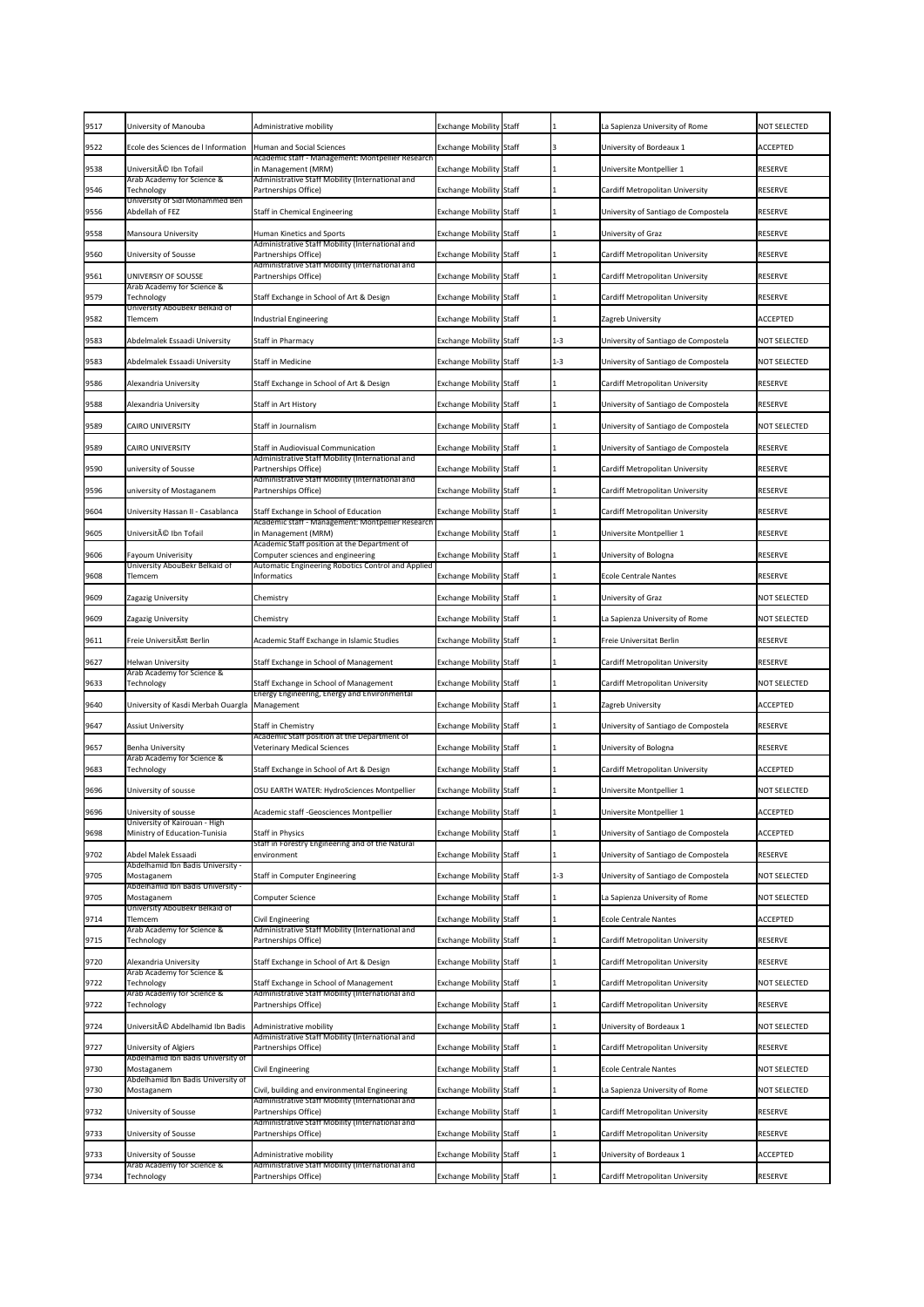| 9735         | University Hassan II - Casablanca                                               | Linguistics<br>Information Engineering, electronics and                                            | <b>Exchange Mobility Staff</b>                                   |         | University of Graz                                                     | <b>ACCEPTED</b>                   |
|--------------|---------------------------------------------------------------------------------|----------------------------------------------------------------------------------------------------|------------------------------------------------------------------|---------|------------------------------------------------------------------------|-----------------------------------|
| 9752         | University of Sirte<br>University Abdelhamid ibn badis                          | telecommunications                                                                                 | <b>Exchange Mobility Staff</b>                                   |         | La Sapienza University of Rome                                         | <b>NOT SELECTED</b>               |
| 9755         | Mostaganem<br>University Abdelhamid ibn badis                                   | <b>Computer Science</b>                                                                            | <b>Exchange Mobility Staff</b>                                   |         | La Sapienza University of Rome                                         | <b>NOT SELECTED</b>               |
| 9755         | Mostaganem                                                                      | Automatic Engineering Robotics Control and Applied<br>Informatics                                  | <b>Exchange Mobility Staff</b>                                   |         | <b>Ecole Centrale Nantes</b>                                           | <b>NOT SELECTED</b>               |
| 9769         | universitAC badji mokhtar annaba<br>algerie<br>universitAC badji mokhtar annaba | <b>International Relations</b><br>Administrative Staff Mobility (International and                 | Exchange Mobility Staff                                          |         | <b>Ecole Centrale Nantes</b>                                           | <b>NOT SELECTED</b>               |
| 9769         | algerie                                                                         | Partnerships Office)                                                                               | <b>Exchange Mobility Staff</b>                                   |         | Cardiff Metropolitan University                                        | <b>NOT SELECTED</b>               |
| 9775         | Damanhour University                                                            | Academic Staff position at the Department of<br>Chemistry "Giacomo Ciamicianâ€.                    | <b>Exchange Mobility Staff</b>                                   |         | University of Bologna                                                  | <b>NOT SELECTED</b>               |
| 9775         | Damanhour University                                                            | Chemistry                                                                                          | <b>Exchange Mobility Staff</b>                                   |         | La Sapienza University of Rome                                         | <b>NOT SELECTED</b>               |
| 9782         | <b>University of Sousse</b>                                                     | Administrative Staff Mobility (International and<br>Partnerships Office)                           | <b>Exchange Mobility Staff</b>                                   |         | Cardiff Metropolitan University                                        | <b>RESERVE</b>                    |
| 9816         | University Hassan II - Casablanca                                               | Staff Exchange in School of Education                                                              | <b>Exchange Mobility Staff</b>                                   |         | Cardiff Metropolitan University                                        | <b>RESERVE</b>                    |
| 9817         | <b>University of Sousse</b>                                                     | Administrative Staff Mobility (International and<br>Partnerships Office)                           | <b>Exchange Mobility Staff</b>                                   |         | Cardiff Metropolitan University                                        | <b>RESERVE</b>                    |
| 9829         | University Abdelmalek Essaadi<br>Tetouan                                        | <b>Staff in Biology</b>                                                                            | <b>Exchange Mobility Staff</b>                                   | $1 - 3$ | University of Santiago de Compostela                                   | <b>NOT SELECTED</b>               |
| 9840         | Arab Academy for Science &<br>Technology                                        | Administrative Staff Mobility (International and<br>Partnerships Office)                           | <b>Exchange Mobility Staff</b>                                   |         | Cardiff Metropolitan University                                        | <b>ACCEPTED</b>                   |
| 9860         | University of Sfax                                                              | Academic Staff position at the Department of<br>Computer sciences and engineering                  | <b>Exchange Mobility Staff</b>                                   |         | University of Bologna                                                  | <b>ACCEPTED</b>                   |
| 9861         | <b>Cairo University</b>                                                         | Staff Exchange in School of Education                                                              | <b>Exchange Mobility Staff</b>                                   |         | Cardiff Metropolitan University                                        | <b>RESERVE</b>                    |
| 9869         | Arab Academy for Science &<br>Technology                                        | Administrative Staff Mobility (International and<br>Partnerships Office)                           | <b>Exchange Mobility Staff</b>                                   |         | <b>Cardiff Metropolitan University</b>                                 | <b>RESERVE</b>                    |
| 9870         | Arab Academy for Science &<br>Technology                                        | Administrative Staff Mobility (International and<br>Partnerships Office)                           | <b>Exchange Mobility Staff</b>                                   |         | Cardiff Metropolitan University                                        | <b>RESERVE</b>                    |
| 9880         | <b>University of Sousse</b>                                                     | Administrative Staff Mobility (International and<br>Partnerships Office)                           | <b>Exchange Mobility Staff</b>                                   |         | Cardiff Metropolitan University                                        | <b>RESERVE</b>                    |
| 9882         | University of Algiers                                                           | Academic Staff position at the Department of<br>Computer sciences and engineering                  | <b>Exchange Mobility Staff</b>                                   |         | University of Bologna                                                  | <b>NOT SELECTED</b>               |
| 9882         | University of Algiers                                                           | Academic staff - Montpellier Laboratory of<br>Informatics, Robotics, and Micro-electronics         | <b>Exchange Mobility Staff</b>                                   |         | Universite Montpellier 1                                               | <b>NOT SELECTED</b>               |
| 9885         | Cairo university                                                                | Academic Staff position at the Department of<br>Agricultural and Food sciences                     | <b>Exchange Mobility Staff</b>                                   |         | University of Bologna                                                  | <b>RESERVE</b>                    |
| 9889         | <b>Fayoum University</b>                                                        | Staff Exchange in School of Health Sciences (non lab-<br>based activity)                           | <b>Exchange Mobility Staff</b>                                   |         | Cardiff Metropolitan University                                        | <b>NOT SELECTED</b>               |
| 9889         | <b>Fayoum University</b>                                                        | Staff Exchange in School of Management                                                             | <b>Exchange Mobility Staff</b>                                   |         | Cardiff Metropolitan University                                        | <b>NOT SELECTED</b>               |
| 9894         | <b>Agriculture Research Center &lt; RCFF</b>                                    | Academic Staff position at the Department of<br>Agricultural and Food sciences                     | <b>Exchange Mobility Staff</b>                                   |         | University of Bologna                                                  | <b>NOT SELECTED</b>               |
| 9894         | <b>Agriculture Research Center &lt; RCFF</b>                                    | Staff in Agricultural and Agro-food Engineering                                                    | <b>Exchange Mobility Staff</b>                                   | $1 - 3$ | University of Santiago de Compostela                                   | <b>NOT SELECTED</b>               |
| 9908         | Arab Academy for Science &<br>Technology                                        | Administrative Staff Mobility (International and<br>Partnerships Office)                           | <b>Exchange Mobility Staff</b>                                   |         | Cardiff Metropolitan University                                        | <b>RESERVE</b>                    |
| 9911         | Guelma university                                                               | Diverse opportunities in Medical Sciences for<br>Academic Staff                                    | <b>Exchange Mobility Staff</b>                                   |         | Freie Universitat Berlin                                               | <b>NOT SELECTED</b>               |
| 9911         | Guelma university                                                               | Academic staff - Malnutrition prevention and<br>associated diseases (NUTRIPASS)                    | Exchange Mobility Staff                                          |         | Universite Montpellier 1                                               | <b>NOT SELECTED</b>               |
| 9916         | Université de Sousse                                                            | Administrative Staff Mobility (International and<br>Partnerships Office)                           | <b>Exchange Mobility Staff</b>                                   |         | Cardiff Metropolitan University                                        | <b>RESERVE</b>                    |
| 9923         | <b>Cairo University</b>                                                         | Diverse opportunities at the Department of Earth<br>Sciences                                       | <b>Exchange Mobility Staff</b>                                   |         | Freie Universitat Berlin                                               | <b>RESERVE</b>                    |
| 9936         | University of Sfax; Tunisia                                                     | Life and Health Sciences                                                                           | <b>Exchange Mobility Staff</b>                                   |         | University of Bordeaux 1                                               | <b>NOT SELECTED</b>               |
| 9936         | University of Sfax; Tunisia                                                     | Academic staff - Agropolymer Engineering and<br><b>Emerging Technologies (IATE)</b>                | <b>Exchange Mobility Staff</b>                                   |         | Universite Montpellier 1                                               | <b>ACCEPTED</b>                   |
| 9947         | University of Santiago de<br>Compostela                                         | <b>Staff</b>                                                                                       | <b>Exchange Mobility Staff</b>                                   |         | Superior Institutions for Science &<br>Technology (SIST)               | <b>ACCEPTED</b>                   |
| 9950         | University of Oran-2- IMSI Institut<br>de Maintenance et Sécurité               | Automatic Engineering Robotics Control and Applied<br>Informatics                                  | <b>Exchange Mobility Staff</b>                                   |         | <b>Ecole Centrale Nantes</b>                                           | <b>RESERVE</b>                    |
| 9950         | University of Oran-2- IMSI Institut<br>de Maintenance et Sécurité               | Academic Staff position at the Electrical, Electronis<br>and Information engineering "Gugliemo     | <b>Exchange Mobility Staff</b>                                   |         | University of Bologna                                                  | <b>RESERVE</b>                    |
| 9954         | universidad de Granada                                                          | Biologie et santé                                                                                  | Exchange Mobility Staff                                          | $1 - 3$ | University AbouBekr Belkaid of Tlemcem                                 | <b>NOT SELECTED</b>               |
| 9960         | <b>Cardiff Metropolitan University</b>                                          | <b>Staff</b>                                                                                       | <b>Exchange Mobility Staff</b>                                   |         | Superior Institutions for Science &<br>Technology (SIST)               | <b>ACCEPTED</b>                   |
| 9980         | Ain Shams University                                                            | Staff Exchange in School of Art & Design                                                           | <b>Exchange Mobility Staff</b>                                   |         | Cardiff Metropolitan University                                        | <b>RESERVE</b>                    |
| 9981         | <b>Sohag University</b>                                                         | Academic Staff position at the Department of<br>Physics and Astronomy                              | <b>Exchange Mobility Staff</b>                                   |         | University of Bologna                                                  | <b>RESERVE</b>                    |
| 9981         | <b>Sohag University</b>                                                         | <b>Staff in Physics</b>                                                                            | <b>Exchange Mobility Staff</b>                                   |         | University of Santiago de Compostela                                   | <b>RESERVE</b>                    |
| 9984         | UniversitA© Sidi Mohamed Ben<br>Abdellah                                        | Administrative Staff Mobility (International and<br>Partnerships Office)                           | <b>Exchange Mobility Staff</b>                                   |         | Cardiff Metropolitan University                                        | <b>RESERVE</b>                    |
| 9993         | Ain Shams University                                                            | Environmental Systems Sciences- Subject Focus<br><b>Business Administration</b>                    | <b>Exchange Mobility Staff</b>                                   |         | University of Graz                                                     | <b>NOT SELECTED</b>               |
|              |                                                                                 |                                                                                                    |                                                                  |         |                                                                        |                                   |
| 9993<br>9995 | Ain Shams University<br>Cairo University                                        | Administrative mobility<br>Diverse opportunities at the Department of<br>Philosophy and Humanities | <b>Exchange Mobility Staff</b><br><b>Exchange Mobility Staff</b> |         | La Sapienza University of Rome<br>Freie Universitat Berlin             | <b>RESERVE</b><br><b>ACCEPTED</b> |
|              |                                                                                 | Academic Staff position at the Department of                                                       |                                                                  |         |                                                                        |                                   |
| 9996         | Sohag University                                                                | Industrial engineering                                                                             | <b>Exchange Mobility Staff</b>                                   |         | University of Bologna                                                  | <b>RESERVE</b>                    |
| 9996         | <b>Sohag University</b>                                                         | Staff in Chemistry                                                                                 | <b>Exchange Mobility Staff</b>                                   |         | University of Santiago de Compostela                                   | <b>RESERVE</b>                    |
| 10000        | Cairo University                                                                | History, cultures, religions<br>Diverse opportunities in Medical Sciences for                      | <b>Exchange Mobility Staff</b>                                   |         | La Sapienza University of Rome                                         | <b>ACCEPTED</b>                   |
| 10019        | <b>Ain Shams University</b><br>University AbouBekr Belkaid of                   | <b>Academic Staff</b>                                                                              | <b>Exchange Mobility Staff</b>                                   |         | Freie Universitat Berlin                                               | <b>RESERVE</b>                    |
| 10025        | Tlemcem                                                                         | Staff Exchange in School of Education                                                              | <b>Exchange Mobility Staff</b>                                   |         | Cardiff Metropolitan University<br>Superior Institutions for Science & | <b>NOT SELECTED</b>               |
| 10029        | Cardiff Metropolitan University                                                 | <b>Staff</b>                                                                                       | <b>Exchange Mobility Staff</b>                                   |         | Technology (SIST)                                                      | <b>ACCEPTED</b>                   |